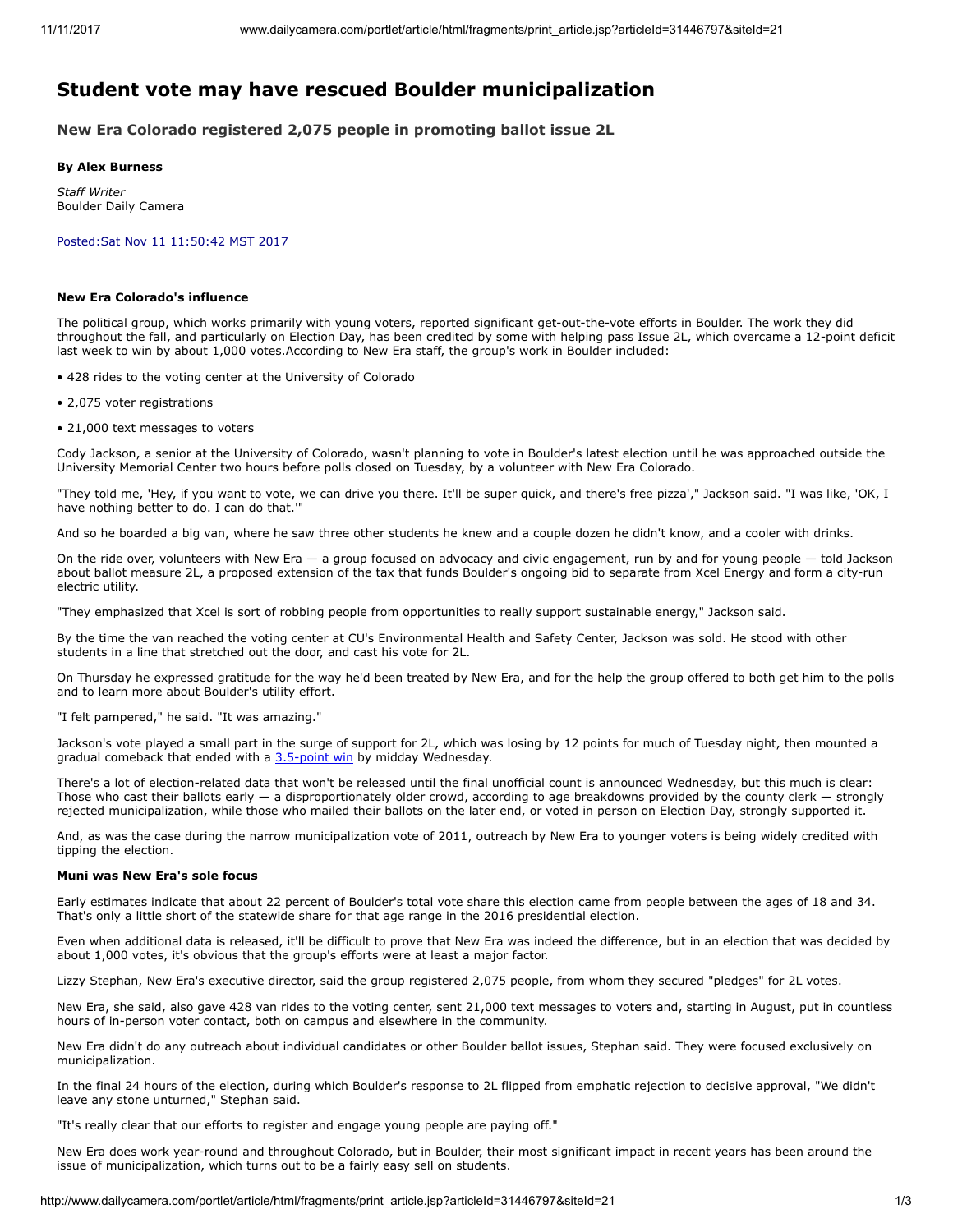# 11/11/2017 www.dailycamera.com/portlet/article/html/fragments/print\_article.jsp?articleId=31446797&siteId=21

"One thing we're increasingly realizing about young voters in the muni fight is that they're very suspicious of money in politics and very suspicious of large corporations," Stephan said. "So right away, talking to a young person and explaining Xcel's involvement in this fight — it doesn't take a lot of convincing.

See, for example, the case of Julia Redlinger, a CU freshman who said she was contacted about five times on campus by New Era volunteers before deciding to stop and hear them out.

"I didn't know anything about (2L) before that," she said, "and then they told us they're trying to get away from coal and more conservative energy things, and just to make Boulder, as a community, healthier."

Last week, she proudly cast her vote for the measure.

"I'm kind of a hippie," she said. "I like clean air."

Interviews with more than 50 CU students on Friday revealed that almost none of them knew anything about municipalization a few weeks ago. Most said they either voted in a different city or didn't vote at all, but the dozen or so who cast ballots in Boulder shared reasoning similar to Redlinger's.

Asked to weigh in on various details of municipalization, most came up empty.

"I think it was about electricity?" said freshman Isaac Prieto, who voted for 2L. "They were trying to make it all solar, or something like that."

But they're passionate about fighting climate change, the students explained, and were happy to support Boulder's effort to ditch Xcel in the interest of more aggressive action and greater emphasis on renewable energy sources.

"I wanted to help the environment," Prieto said.

### No competition

The most common case against municipalization, at this point, is that the effort is no longer practical. No prominent opponents have demonstrated disinterest in fighting climate change, but have rather maintained that Boulder can take more meaningful action by partnering with Xcel and other cities.

In the process, the argument goes, Boulder could save, or reallocate, the millions of dollars it spends every year on staff work and legal fees for a project that, even in the best-case scenario, won't result in an actual operational city utility for several years. Even then, Boulder would likely be buying power back from Xcel for another several years, meaning that the city might not be controlling its own portfolio of renewables until a decade from now.

Some CU students said in interviews that this argument, centering on points of pragmatism and fiscal responsibility, did not compel them. But many more said they never heard it at all.

That's probably because the on-campus campaigning this fall was done almost entirely by New Era. Among all the students interviewed, a couple said they'd been contacted by Eric Budd — the City Council candidate who targeted young voters, but fell short on Tuesday — but not a single one of them said any other candidate or citizen organization reached out.

That left New Era, which had a pitch on 2L that was already attractive to many CU students, with virtually no competition this election.

There was only one group that spent money opposing 2L this year, and it was led by Councilman Bob Yates, ex-Mayor Will Toor and ex-Councilman Andy Schultheiss. Asked why the group, No On 2L, didn't do any outreach with younger voters, Toor explained that his committee didn't do any on-the-ground campaigning at all — at CU or otherwise.

"There was not a really extensive campaign effort around 2L from our side," Toor said. "I would describe it more that those of us who felt that there was a better path forward to meet our climate goals felt like it was important to make that case, but we really did not organize a large campaign."

Instead, the group sent some mailers, put together a website and hoped things swung their way in the election.

But even if No On 2L, or anyone else, had taken a stab at engaging young voters, it's not clear that they ever put together a case remotely as appealing as the one supporters of municipalization were able to make.

"It's an uphill battle," Toor said, "because everybody wants to act on climate change, and there's an easy-to-understand message with voting for the muni: It's going to get us more renewables and let us meet our climate goals, and we can fight back against what the Trump administration is doing. That's a very powerful message."

And, as Stephan said, students didn't seem to need much convincing to buy into it.

Steve Fenberg, the state senator who used to run New Era, and was at the helm during the slim victory of 2011, said, "There's an advantage in communicating with young voters because they are much more supportive of aggressive (climate) action."

## 'Huge opportunity'

For those who might have pushed for anti-municipalization votes from young people, they'd not only have faced the challenge of lobbying against a side with an eco-friendly message, but they'd have had no specific alternative path on which to sell voters.

"It made this a really difficult conversation, that there was no agreement on the table about what you'd get with a partnership with Xcel," Toor said. "Instead, we were saying we thought there was an alternative, but I think you need to be able to say, 'Here's how.'

"Absent details of that sort, I think it does become a very difficult case to make."

In any event, that case, "difficult" as it may have been, seems never to have reached most young voters in Boulder.

That, combined with New Era's efforts, may have been the difference. The 2L vote margin stands at 1,031, and New Era's registrations alone were double that figure. Surely the van rides and relentless in-person contacts also helped buoy municipalization.

The passage of 2L means that, barring an unexpected turn, citizens will once again get to vote on municipalization in a few years. In addition to approving 2L, Boulder also passed a measure guaranteeing a public "go/no-go" vote before the city issues bonds for what could be north of